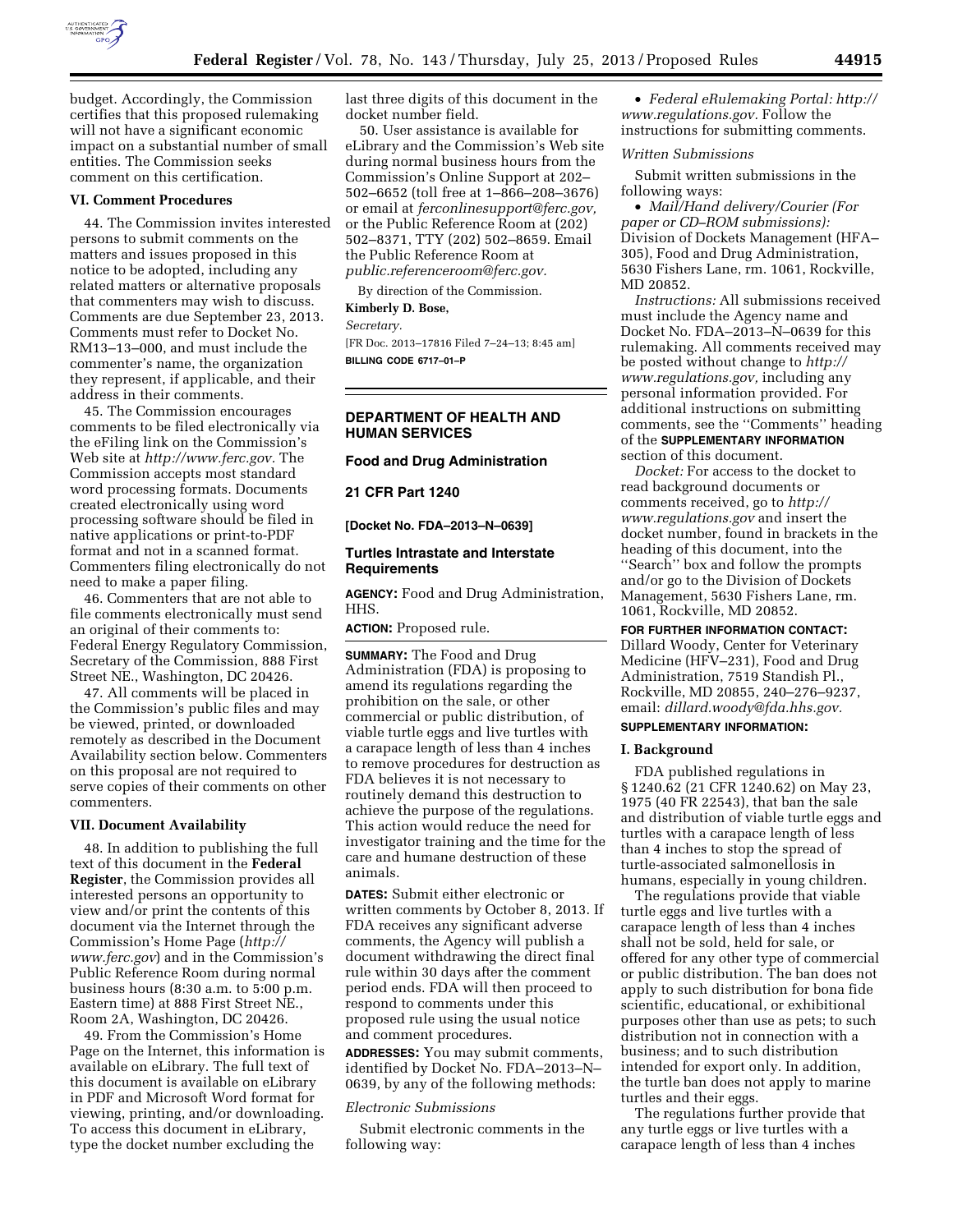that are held for sale or offered for any other type of commercial or public distribution in violation of the regulations shall be subject to destruction in a humane manner by or under the supervision of an officer or employee of FDA, in accordance with specified procedures. Once a written demand for destruction is served, the rule prohibits the selling, distributing, or otherwise disposing of the viable turtle eggs or live turtles in a manner other than destroying them under FDA supervision.

FDA is proposing to amend the regulations to remove the provisions making violative turtle eggs and live turtles routinely subject to destruction by or under the supervision of an officer or employee of FDA. FDA does not believe that it is necessary to routinely demand destruction of viable turtle eggs and live turtles with a carapace length of less than 4 inches. FDA believes that other activities would achieve the purpose of the regulations, which were enacted to prevent the spread of turtleassociated salmonellosis, especially to young children. These other alternatives include: Raising the turtles until the turtles achieve a carapace length of 4 inches or greater; donating the viable turtle eggs or live turtles to an entity that meets one of the bona fide scientific, educational, or exhibitional exemptions, as provided in the regulations; or exporting the turtles in compliance with all applicable laws.

Although FDA does not believe it is necessary to routinely demand destruction of viable turtle eggs and live turtles with a carapace length of less than 4 inches, as provided for in the regulations, FDA recognizes that it has the authority and obligation to take appropriate measures to prevent the spread of communicable disease, especially in the face of widespread outbreaks or other public health emergencies. FDA would retain the authority to destroy or order the destruction of viable turtle eggs or live turtles of any size under 21 CFR 1240.30, which provides that, ''[w]henever the Commissioner of Food and Drugs determines that the measures taken by health authorities of any State or possession (including political subdivision thereof) are insufficient to prevent the spread of any of the communicable diseases . . . he may take such measures to prevent such spread of the diseases as he deems reasonably necessary, including . . . destruction of animals or articles believed to be sources of infection.''

This proposed rule would not affect the ban on the sale of viable turtle eggs and live turtles with a carapace length

of less than 4 inches. Those provisions of the regulations would remain in effect. Violators would still be subject to a fine of not more than \$1,000 or imprisonment for not more than 1 year, or both, for each violation, in accordance with section 368 of the Public Health Service Act (the PHS Act) (42 U.S.C. 271).

# **II. Companion Document to Direct Final Rulemaking**

This proposed rule is a companion to the direct final rule published elsewhere in this issue of the **Federal Register**. FDA proposes to amend § 1240.62 by removing the provisions making viable turtle eggs and live turtles with a carapace length of less than 4 inches that are held for sale or offered for any other type of commercial or public distribution in violation of the regulations routinely subject to destruction and the associated required procedures. This proposed rule is intended to make noncontroversial changes to existing regulations. The Agency does not anticipate receiving any significant adverse comment on this rule.

Consistent with FDA's procedures on direct final rulemaking, we are publishing elsewhere in this issue of the **Federal Register** a companion direct final rule. The direct final rule and this companion proposed rule are substantively identical. This companion proposed rule provides the procedural framework within which the rule may be finalized in the event the direct final rule is withdrawn because of any significant adverse comment. The comment period for this proposed rule runs concurrently with the comment period of the companion direct final rule. Any comments received in response to the companion direct final rule will also be considered as comments regarding this proposed rule.

FDA is providing a comment period for the proposed rule of 75 days after the date of publication in the **Federal Register**. If FDA receives a significant adverse comment, we intend to withdraw the direct final rule before its effective date by publication of a notice in the **Federal Register** within 30 days after the comment period ends. A significant adverse comment is one that explains why the rule would be inappropriate, including challenges to the rule's underlying premise or approach, or would be ineffective or unacceptable without a change. In determining whether an adverse comment is significant and warrants withdrawing a direct final rule, the Agency will consider whether the comment raises an issue serious enough

to warrant a substantive response in a notice-and-comment process in accordance with section 553 of the Administrative Procedure Act (5 U.S.C. 553).

Comments that are frivolous, insubstantial, or outside the scope of the proposed rule will not be considered significant or adverse under this procedure. For example, a comment recommending a regulation change in addition to those in the proposed rule would not be considered a significant adverse comment unless the comment states why the proposed rule would be ineffective without the additional change. In addition, if a significant adverse comment applies to an amendment, paragraph, or section of this proposed rule and that provision can be severed from the remainder of the rule, FDA may adopt as final those provisions of the proposed rule that are not the subject of a significant adverse comment.

If FDA does not receive significant adverse comment in response to the proposed rule, the Agency will publish a document in the **Federal Register**  confirming the effective date of the final rule. The Agency intends to make the direct final rule effective 30 days after publication of the confirmation document in the **Federal Register**.

A full description of FDA's policy on direct final rule procedures may be found in a guidance document published in the **Federal Register** of November 21, 1997 (62 FR 62466). The guidance document may be accessed at *[http://www.fda.gov/](http://www.fda.gov/RegulatoryInformation/Guidances/ucm125166.htm)* 

*[RegulatoryInformation/Guidances/](http://www.fda.gov/RegulatoryInformation/Guidances/ucm125166.htm)  [ucm125166.htm.](http://www.fda.gov/RegulatoryInformation/Guidances/ucm125166.htm)* 

### **III. Legal Authority**

FDA is issuing this proposed rule under the public health provisions of the PHS Act. Section 361 of the PHS Act (42 U.S.C. 264) allows the Secretary of the Department of Health and Human Services to make and enforce regulations that are necessary ''to prevent the introduction, transmission, or spread of communicable diseases.''

### **IV. Environmental Impact**

FDA has determined under 21 CFR 25.32(g) that this action is of a type that does not individually or cumulatively have a significant effect on the human environment. Therefore, neither an environmental assessment nor an environmental impact statement is required.

# **V. Preliminary Regulatory Impact Analysis**

FDA has examined the impacts of the proposed rule under Executive Order